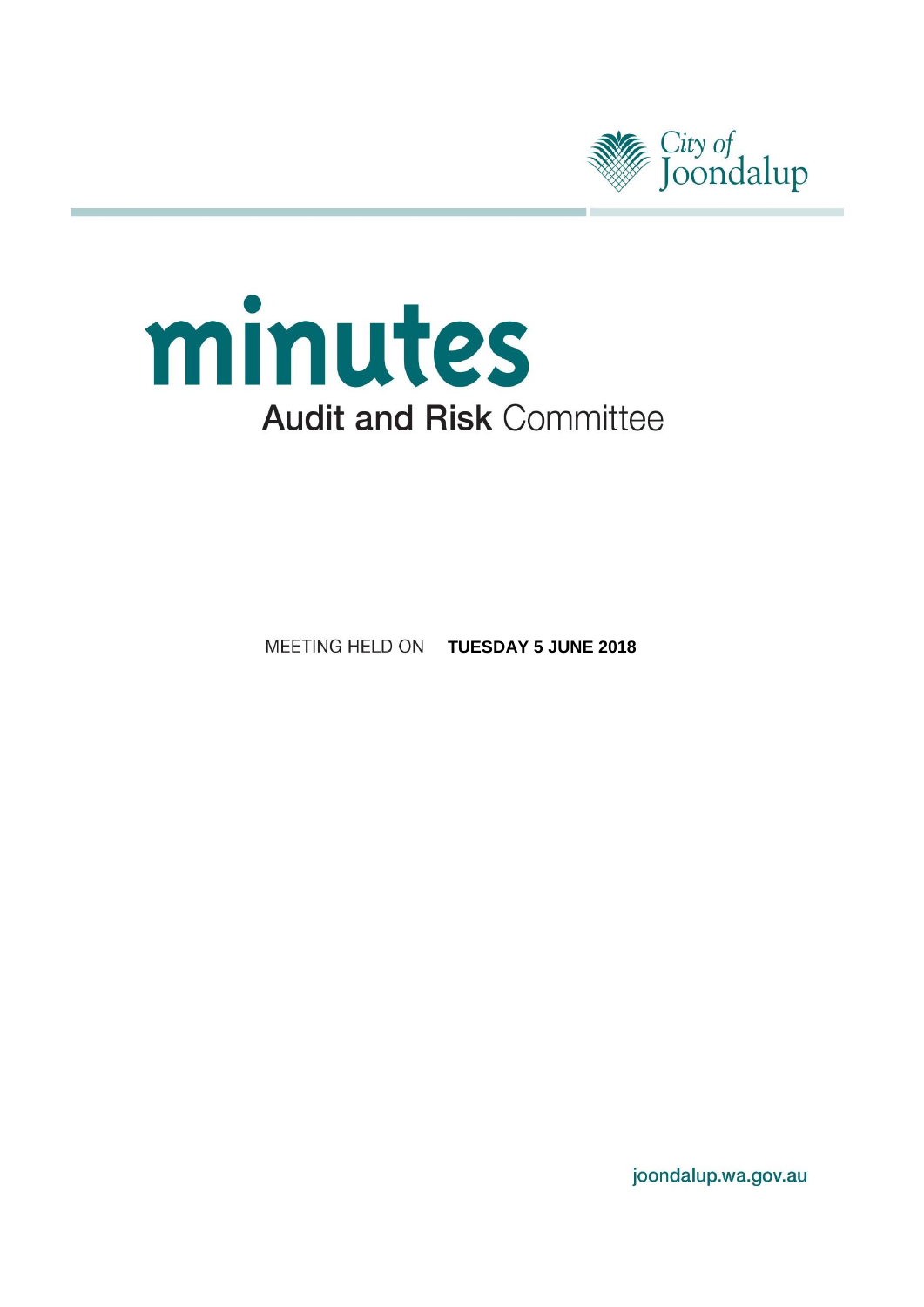# **TABLE OF CONTENTS**

| Item No. | <b>Title</b>                                                                   | Page No. |
|----------|--------------------------------------------------------------------------------|----------|
|          | <b>Declaration of Opening</b>                                                  | 3        |
|          | <b>Declarations of Interest</b>                                                | 4        |
|          | Apologies/Leave of absence                                                     | 4        |
|          | Announcements by the Presiding Member without discussion                       | 4        |
|          | Identification of matters for which the meeting may be closed to<br>the public | 4        |
|          | <b>Petitions and deputations</b>                                               | 4        |
|          | <b>Reports</b>                                                                 | 5        |
| 1        | Annual Financial Audit – Meeting with Office of the Auditor General            | 5        |
|          | <b>Closure</b>                                                                 | 7        |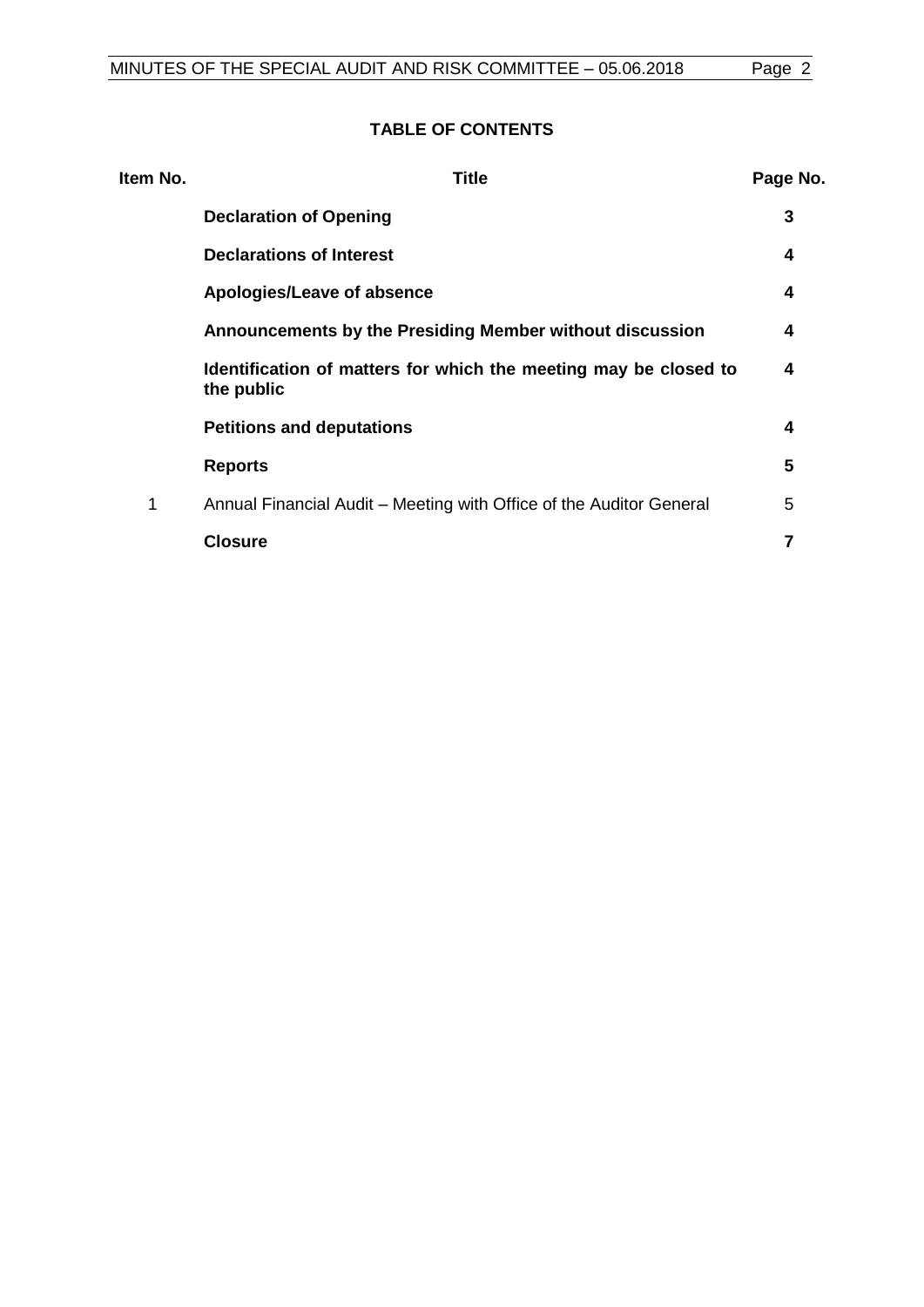# **CITY OF JOONDALUP**

# **MINUTES OF THE SPECIAL AUDIT AND RISK COMMITTEE MEETING HELD IN CONFERENCE ROOM 2, JOONDALUP CIVIC CENTRE, BOAS AVENUE, JOONDALUP ON TUESDAY 5 JUNE 2018.**

# **ATTENDANCE**

# **Committee Members**

Cr Christine Hamilton-Prime *Presiding Member* Mayor Hon. Albert Jacob, JP Cr Tom McLean, JP Cr Nige Jones Cr Christopher May<br>Cr John Logan **Deputy Presiding Member** Cr Sophie Dwyer

## **Observers**

Cr Kerry Hollywood Cr Russell Poliwka Cr John Chester

## **Officers**

| Mr Garry Hunt         | <b>Chief Executive Officer</b>             |
|-----------------------|--------------------------------------------|
| Mr Mike Tidy          | <b>Director Corporate Services</b>         |
| Mr Nico Claassen      | <b>Director Infrastructure Services</b>    |
| Mr Brad Sillence      | <b>Manager Governance</b>                  |
| Ms Christine Robinson | <b>Manager Executive and Risk Services</b> |
| Mr Roney Oommen       | <b>Manager Financial Services</b>          |
| Mr Peter McGuckin     | <b>Internal Auditor</b>                    |
| Mr John Byrne         | Governance Coordinator                     |
| Mrs Deborah Gouges    | <b>Governance Officer</b>                  |
|                       |                                            |

# from 6.02pm

#### **Guests**

Ms Kellie Tonich Director Office of the Auditor General Mr Greg Godwin Partner, Moore Stephens Mr James Arthur Audit Manager, Moore Stephens

# <span id="page-2-0"></span>**DECLARATION OF OPENING**

<span id="page-2-1"></span>The Presiding Member declared the meeting open at 6.00pm.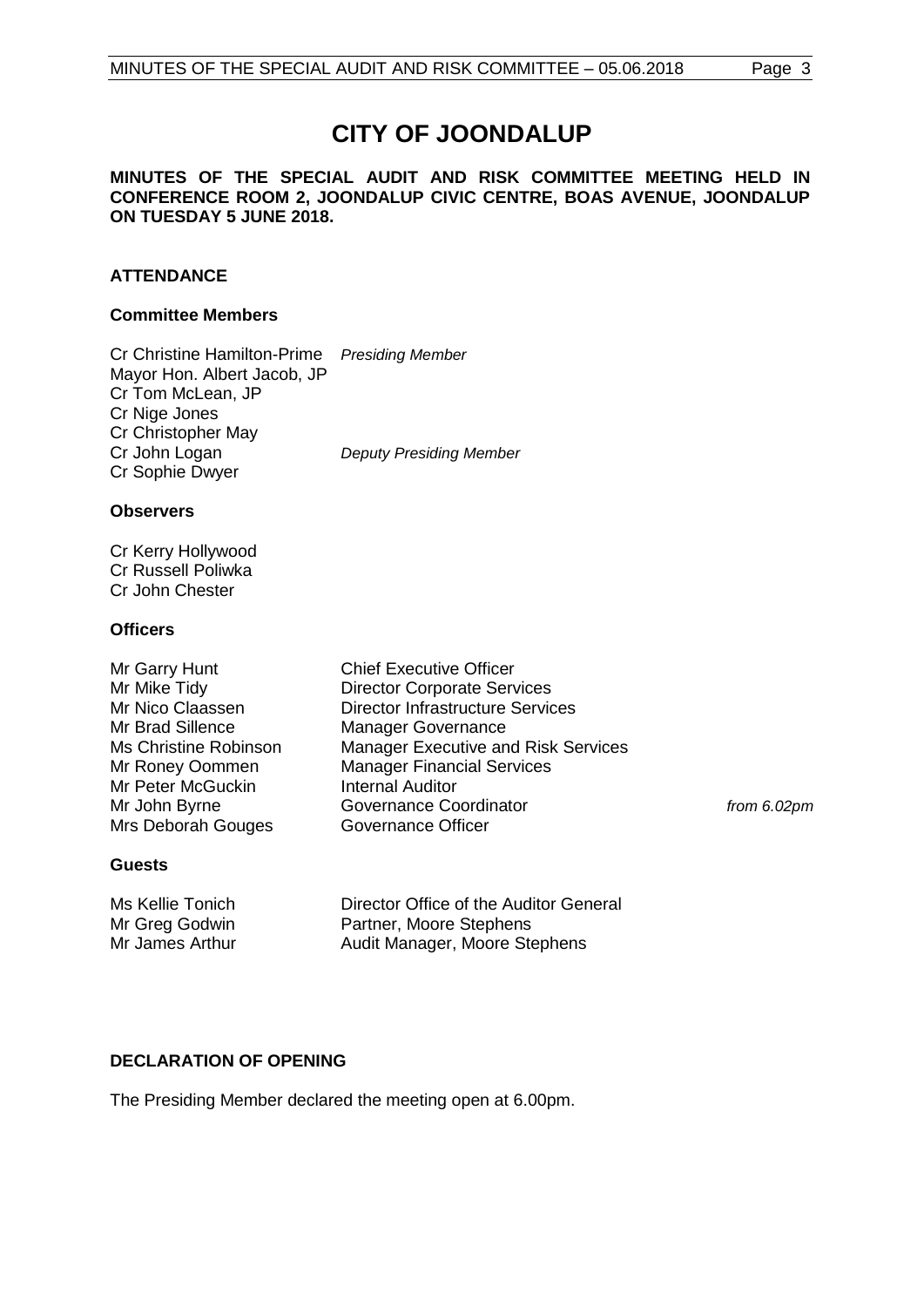# **DECLARATIONS OF INTEREST**

Nil.

# <span id="page-3-0"></span>**APOLOGIES/LEAVE OF ABSENCE**

# **Leave of Absence Previously Approved:**

Cr Sophie Dwyer 6 to 7 June 2018 inclusive;<br>
Cr Sophie Dwyer 10 to 17 June 2018 inclusive Cr Christine Hamilton-Prime 18 June to 6 July 2018;<br>Cr John Logan 1 to 15 July 2018 inclusi Cr John Logan 1 to 15 July 2018 inclusive;<br>
Cr Mike Norman 22 July to 4 August 2018 inc

10 to 17 June 2018 inclusive; 22 July to 4 August 2018 inclusive.

# <span id="page-3-1"></span>**ANNOUNCEMENTS BY THE PRESIDING MEMBER WITHOUT DISCUSSION**

Nil.

# <span id="page-3-2"></span>**IDENTIFICATION OF MATTERS FOR WHICH THE MEETING MAY BE CLOSED TO THE PUBLIC**

In accordance with Clause 5.2 of the City's *Meeting Procedures Local Law 2013*, this meeting was not open to the public.

# <span id="page-3-3"></span>**PETITIONS AND DEPUTATIONS**

Nil.

*The Governance Coordinator entered the room at 6.02pm.*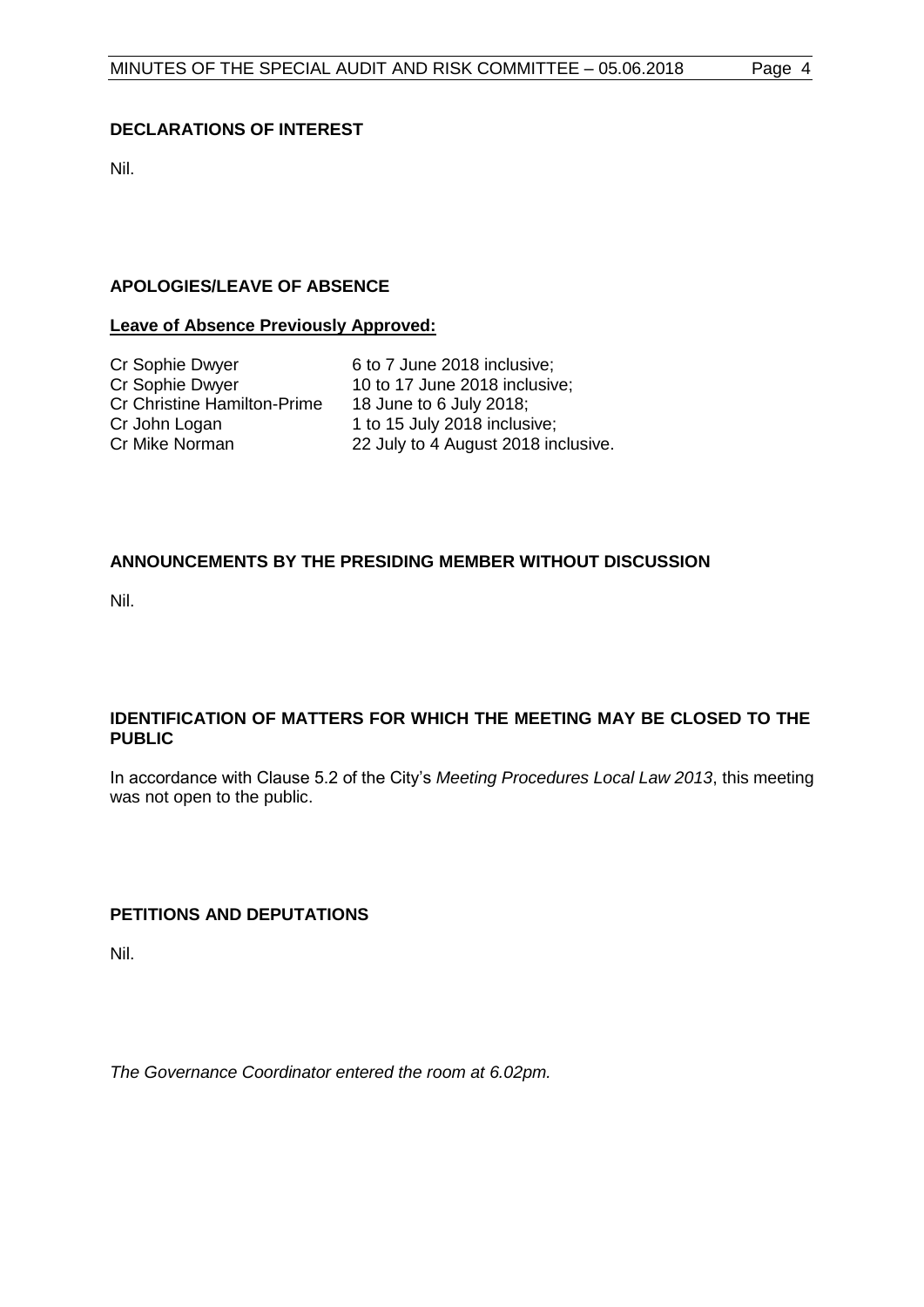#### <span id="page-4-0"></span>**REPORTS**

# <span id="page-4-1"></span>**ITEM 1 2017-18 ANNUAL FINANCIAL AUDIT - MEETING WITH OFFICE OF THE AUDITOR GENERAL**

| <b>WARD</b>                           | All                                                                                                                                                    |  |  |
|---------------------------------------|--------------------------------------------------------------------------------------------------------------------------------------------------------|--|--|
| <b>RESPONSIBLE</b><br><b>DIRECTOR</b> | Mr Mike Tidy<br><b>Corporate Services</b>                                                                                                              |  |  |
| <b>FILE NUMBER</b>                    | 107214, 101515                                                                                                                                         |  |  |
| <b>ATTACHMENTS</b>                    | Attachment 1<br>City of Joondalup<br>Strategy<br>Audit<br>Memorandum                                                                                   |  |  |
|                                       | (Please Note: Attachment 1 is Confidential and will appear<br>in the official Minute Book only).                                                       |  |  |
| <b>AUTHORITY / DISCRETION</b>         | Information - includes items provided to Council for<br>information purposes only that do not require a decision of<br>Council (that is for 'noting'). |  |  |

#### **PURPOSE**

For the Audit and Risk Committee to receive the presentation of the audit strategy memorandum for the 2017-18 annual financial audit by the Office of the Auditor General.

#### **EXECUTIVE SUMMARY**

In 2017 the *Local Government Act 1995* was amended to enable the Auditor General of Western Australia to audit local government finances and performance. The Office of the Auditor General (OAG) is now the City's auditor with effect from the 2017-18 financial audit and has contracted with Moore Stephens, the City's former auditor, to perform the audit on its behalf.

As part of the audit process, it is routine for auditors to meet with the audit client at the outset to outline the audit approach and discuss related matters. The OAG proposes to meet with the Audit and Risk Committee to present its approach to the 2017-18 audit.

# **BACKGROUND**

The *Local Government Act 1995* was amended in August 2017 to enable the OAG in Western Australia to audit local government finances and performance. The OAG is now the City's auditor for the audit of the 2017-18 financial year.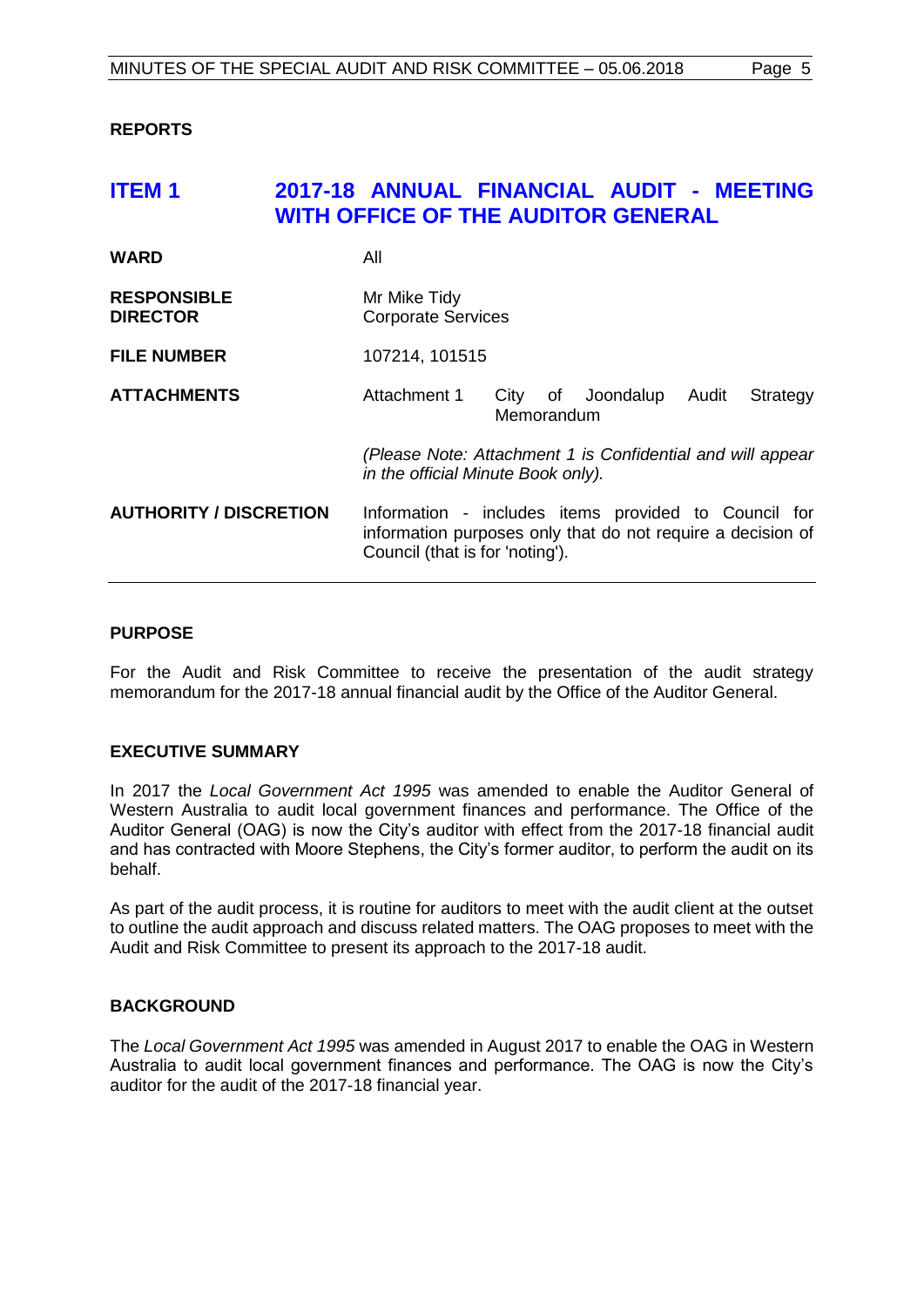## **DETAILS**

The OAGs audit process involves a meeting with the audit client at the outset. The interim audit of the City's finances for 2017-18 has commenced, with initial work being performed by Moore Stephens in the week commenced 28 May 2018.

In the interests of good governance, it is the OAGs preference to meet with members of the Audit and Risk Committee, as well as key City officers, when discussing the audit approach for 2017-18 and the key areas of focus.

The attached audit strategy memorandum (Attachment 1 refers) prepared by Moore Stephens outlines the approach to the City's 2017-18 financial audit and provides members of the Audit and Risk Committee an opportunity to engage with the OAG in this regard.

## **Legislation / Strategic Community Plan / policy implications**

**Legislation** *Local Government Act 1995.*

**Strategic Community Plan**

| <b>Key theme</b>            | Not applicable. |  |
|-----------------------------|-----------------|--|
| <b>Objective</b>            | Not applicable. |  |
| <b>Strategic initiative</b> | Not applicable. |  |
| <b>Policy</b>               | Not applicable. |  |

#### **Risk management considerations**

Not applicable.

# **COMMENT**

The OAG is the City's auditor for the audit of the 2017-18 financial year and the audit strategy memorandum attached (Attachment 1 refers) affords the Audit and Risk Committee the opportunity to engage with the OAG regarding the audit.

## **VOTING REQUIREMENTS**

Simple Majority.

**MOVED Cr McLean, SECONDED Cr Dwyer that the Audit and Risk Committee NOTES the presentation by the Office of the Auditor General of the approach to the audit of the City's 2017-18 financial accounts.** 

#### The Motion was Put and **CARRIED** (7/0)

**In favour of the Motion:** Cr Hamilton-Prime, Mayor Jacob, Crs Dwyer, Jones, Logan, May and McLean.